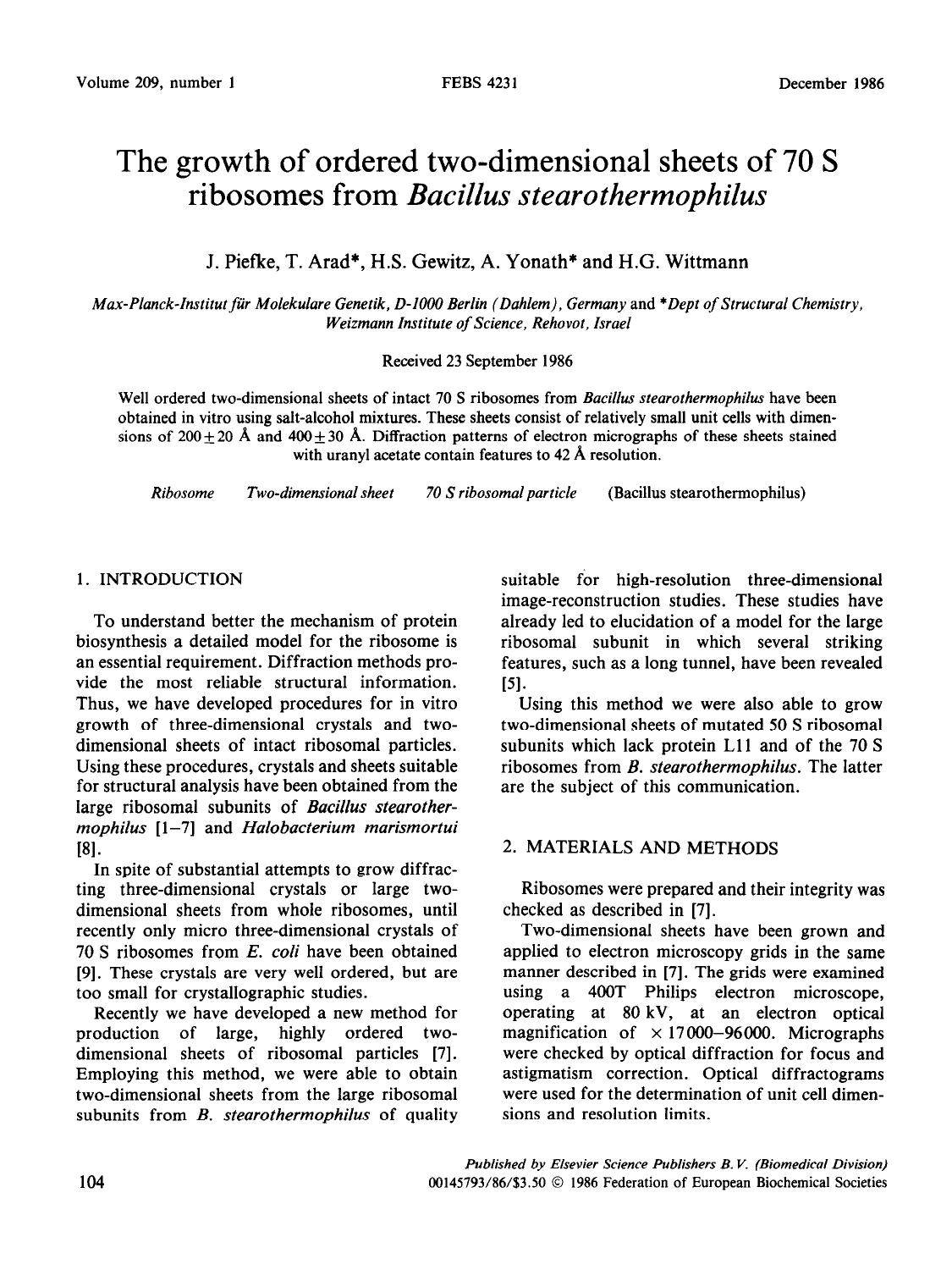#### 3. RESULTS AND DISCUSSION

The current two-dimensional sheets of whole ribosomes from *B. stearothermophilus* consist of relatively small unit cells with dimensions of  $a =$  $200 \pm 20 \text{ Å}, b = 400 \pm 30 \text{ Å}, \gamma = 90 \pm 5^{\circ}.$  When stained with uranyl acetate, optical diffraction patterns of their micrographs show reflections to the seventh order and extend to about 42 Å. Although being well ordered (fig.l), a typical sheet contains only about 45-70 particles, thus they are still too small for three-dimensional image reconstruction. However, occasionally long sheets (of about 15  $\times$ 10 particles) can be detected, indicating the possibility of producing larger sheets.

Potentially, these two-dimensional sheets provide an attractive system for subsequent structure analysis, since it should be possible to crystallize them together with various functional ligands. Some of these ligands (e.g. tRNA) are of a size large enough to be visualized by electron microscopy. Higher resolution data could be obtained, if the sheets could be investigated frozen and unstained or negatively stained with inert materials such as gold-thioglucose. Unlike uranyl acetate, which may interact chemically with the negatively charged components of the ribosomal particles (most likely the rRNA), gold-thioglucose is an inert stain and is expected to reveal the outer contour of the particles. Unfortunately, attempts to stain these sheets with gold-thioglucose have so far been unsuccessful, since the application of this stain to the grids causes deterioration of the sheets. Mild crosslinking with glutaraldehyde is not effective.

As with other salt-grown two-dimensional sheets [7], the two-dimensional sheets of the whole ribosomes cannot be examined unstained and frozen, since as a result of cooling, the salt crystallizes on the grids, thus preventing visualization of the ribosomal particles. Attempts to grow larger two-dimensional sheets, to develop pro-



Fig.1. An electron micrograph of two-dimensional sheets  $(\times 28000)$ , stained by 0.5% uranyl acetate, and an optical diffraction pattern from an area containing about  $20 \times 15$  unit cells. Crystallization conditions: 1.5 M (NH<sub>4</sub>)<sub>2</sub>SO<sub>4</sub>,  $0.15$  M MgCl<sub>2</sub>, 4% methanol.